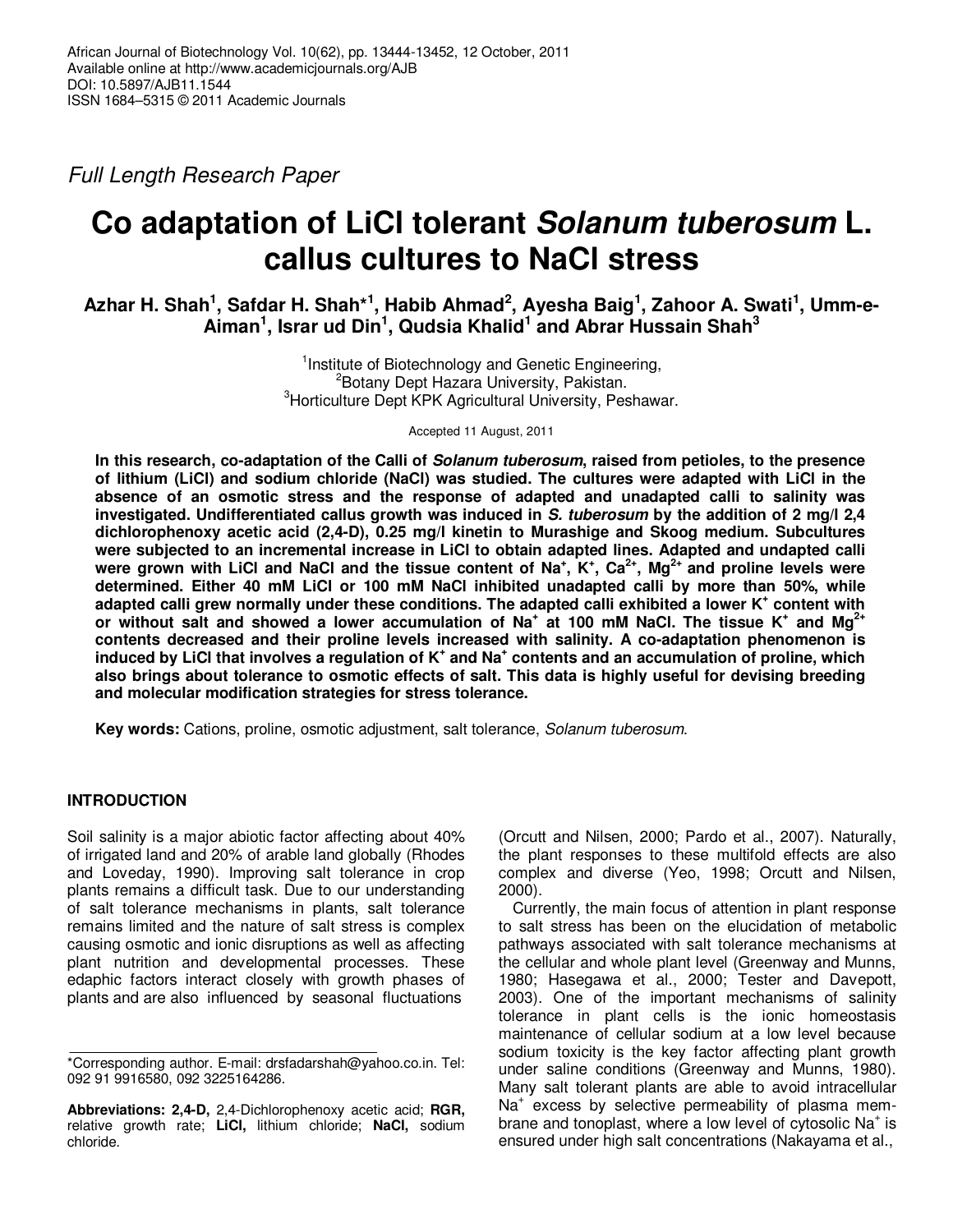2005). The body of data on salt balance in plants under saline conditions appears consistent with the concept of Na<sup>+</sup> exclusion from metabolic sites and thus offers a useful means for devising strategies of raising salt tolerant agricultural crops. Furthermore, using isogenic lines of crop plants provides a reliable source for monitoring metabolic alterations under saline conditions in a defined plant system. Moreover, the tissue culture techniques readily available for many crop plants offer a means of studying plant responses to salinity without the complications of growth stage specific variations (Shah et al., 1993; Hasegawa et al., 1994). Also, the regeneration of adapted cell lines has the potential to provide a source of plants with improved tolerance (Wincove, 1991, 1996; Chaudhary et al., 1994).

Lithium, an analogue of sodium, has been used elsewhere for studying ionic toxicity under saline conditions (Shah et al., 2002; Nakayama et al., 2005). Lithium is highly toxic to plants and in its presence, the ionic toxicity is by far the most predominant factor affecting the plant growth (Shah et al., 2002; Tester and Davenport, 2003; Nakayama et al., 2005). It can therefore be suggested that selecting plant cell lines in the presence of LiCl provides a useful mean of inducing ionic adaptation in plants under salt stress.

Solanum tuberosum can be readily raised by in vitro technology that has been employed extensively for studying its stress responses at different developmental stages (Martinez et al., 1996; Rahnama and Ebrahimzadeh, 2004). This study was aimed at raising S. tuberosum callus cultures adapted to resist the presence of lithium chloride (LiCl) in order to investigate the responses of LiCl adapted tissue cultures to high sodium chloride (NaCl) concentrations. The study also looked at the cationic balance and proline accumulation in calli grown at different ionic concentrations.

### **MATERIALS AND METHODS**

### **Establishment of callus cultures**

Petiole explants of S. tuberosum cv cardinal were surface sterilized with 50% bleach for 5 min followed by five washes with sterile distilled water. Calli were induced by inoculation of explants onto 50 ml semisolid (Murashige and Skoog, 1962) medium in 200 ml Erlenmeyer flasks. The medium was supplemented with 2 mg/l 2, 4- D, 0.25 mg/l kinetin, 30 g/l sucrose; pH was adjusted to 5.8 and solidified with 9 g/l agar. For calli induction and maintenance cultures were incubated in the dark at  $28 \pm 1^{\circ}$  for 28 days. Following the 5th passage, rapidly growing friable calli were subjected to an incremental increase in LiCl concentration in order to select resistant cell lines. Concurrently, control lines were maintained in the absence of LiCl. All cultures were prepared and incubated using aseptic procedures.

# **Selection of LiCl tolerant lines**

In our preliminary studies, S. tuberosum callus cultures were able to grow, albeit at a reduced rate, with up to 75 mM LiCl. At 40 mM

LiCl, cultures were able to grow at a rate of 40 to 50% of normal cultures and therefore 40 mM LiCl was selected as a suitable concentration for adapting cultures to LiCl (Shah, 2006). A multistep procedure was used to raise adapted lines (Shah et al., 2002). The sequence of increasing LiCl concentration was; 10 (1 passage), 20 (2 passages), 30 (2 passages) and 40 mM LiCl (5 passages). The stability of tolerance to LiCl was tested by subculturing adapted calli without LiCl for two successive passages and growing them back with 40mM LiCl for 28 days. As with 40 mM LiCl, a 40 to 50% growth reduction also occurred in the presence of 100 mM NaCl; these two salt concentrations were therefore selected for a comparison of S. tuberosum responses to  $Li<sup>+</sup>$  and  $Na<sup>+</sup>$  salts. .

### **Harvesting**

The tissue mass from each flask was collected as a single callus culture. Care was taken to remove the solid media particles including the callus cells adhering to the medium from the base of callus tissue. The callus growth was estimated on the fresh weight basis and the fresh sample was fractionated into two parts for proline estimation and atomic absorption spectrometric analysis.

#### **Relative growth rates**

The relative growth rate (RGR) of calli was estimated on the fresh weight (FW) basis (Shah et al., 1990) using the following formula:

 $RGR$  (week)<sup>-1</sup> = (Ln (FW<sub>Final</sub>)-Ln (FW  $_{\text{Initial}}$ ) /Weeks

The index of tolerance was calculated as:

 $Index of Tolerance = RGR_{treatment} / Mean RGR_{tres}}$ 

Respective media refer to control medium for growth of unadapted calli and medium containing 40 mM LiCl for adapted calli.

# **Measurement of Na<sup>+</sup> , K<sup>+</sup> and Mg2+ contents**

Oven dried calli samples digested in nitric acid were serially diluted in 10% HNO<sub>3</sub> (Hodson et al., 1981). The concentrations of Na<sup>+</sup>, K<sup>+</sup> and  $Mg^{2+}$  were determined by atomic absorption spectrometry using a Perkin Elmer A Analyst 700 system.

### **Determination of free proline**

Free proline content in fresh tissue was quantified by the method of Bates et al. (1973); 0.1 g of tissue was homogenized in 3% sulfosalicylic acid and the homogenate filtered through Whatman # 2 filter paper was assayed for proline. L-Proline obtained from Sigma was used as a standard.

# **RESULTS**

# **In vitro selection of LiCl adapted calli**

In S. tuberosum, the hormonal supplementation of MS media needed for the development of undifferentiated calli was 2 mg/l 2,4-D and 0.25 mg/l kinetin. Under these conditions, calli initiation occurred in about 9 to 10 days and fast growing pale yellow calli were isolated for further studies on day 28. Subject to an incremental increase in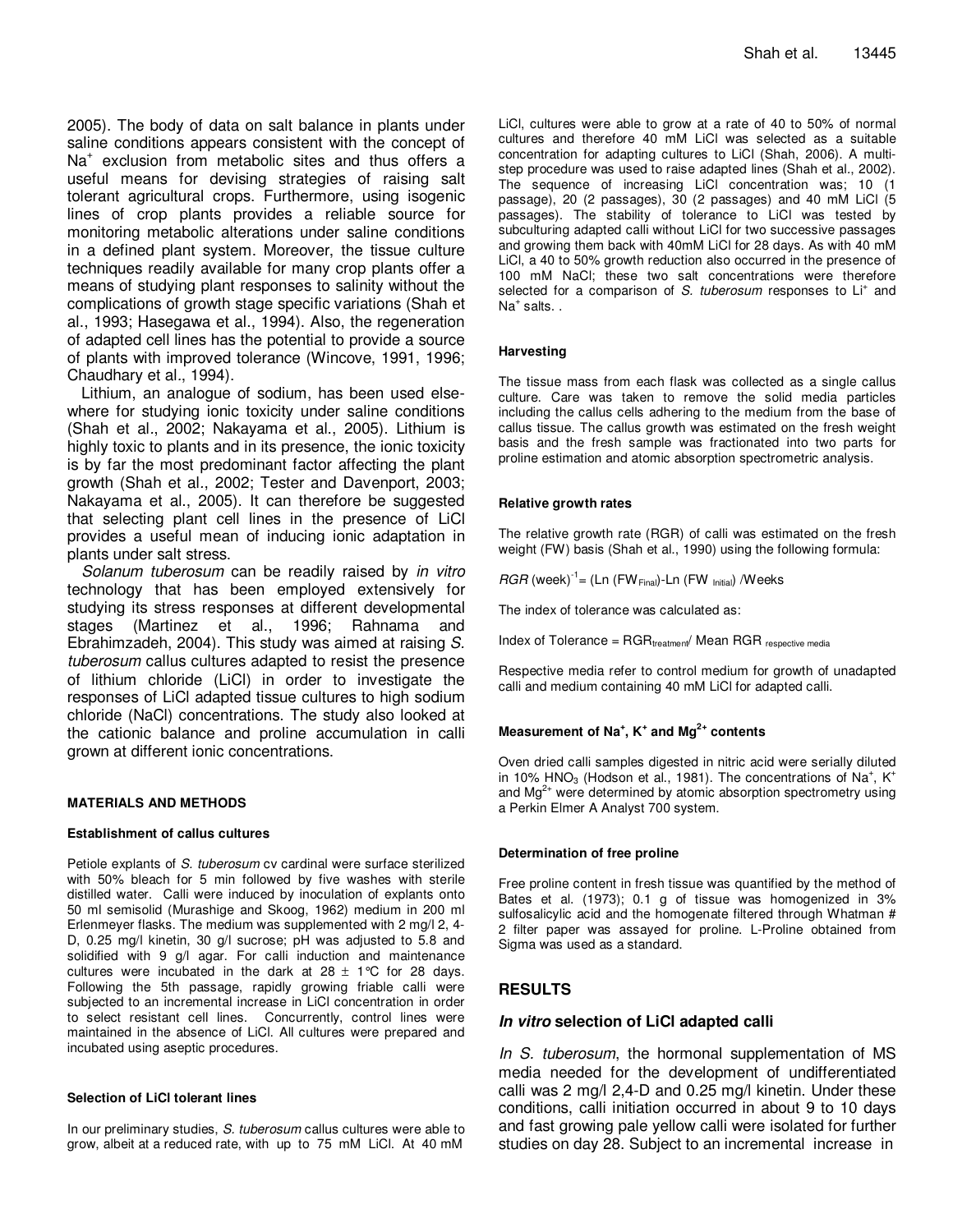

**Figure 1.** Indices of tolerance to NaCl and LiCl stresses. LiCl adapted and unadapted calli S. tuberosum cv. cardinal were incubated for four weeks on MS semi-solid media of varying ionic concentrations. □, Control medium; **Ø**, medium containing 40 mM LiCl; ▥, medium containing 40 mM NaCl; ▧,medium containing 100 mM NaCl. Vertical bars represent the mean values of 5 replicates ± standard error.

the LiCl concentration to 40 mM, calli growth appeared with a friable appearance that was sometime fractionated into two to three independently growing pieces. The lines selected in the presence of 40 mM LiCl were tested for two successive passages for the stability of their tolerance to lithium and those which were growing normally with 40 mM LiCl were selected as LiCl adapted lines.

# **Growth rates and indices of tolerance**

The relative growth rate (RGR) of unadapted callus culture growing on MS control medium was 0.72±0.04 per week, whereas the RGR of LiCl adapted calli growing in the presence of 40 mM LiCl was 0.74±0.06 per week. These RGR values of control and LiCl adapted calli were used as reference points for calculating indices of tolerance of adapted and unadapted calli at different ionic concentrations (Figure 1). In S. tuberosum, unadapted calli showed a greater than 60% inhibition in growth upon transfer to media with 40 mM LiCl, while no inhibition occurred in these calli with a similar ionic increase of 40 mM NaCl (Figure 1). However these unadapted calli suffered a growth inhibition of about 70% when the NaCl concentration of the medium was raised to 100 mM. On the other hand, adapted line showed enhanced tolerance at 40 mM NaCl with almost no decline in tolerance at LiCl and at 100 mM NaCl stresses, respectively.

# **Measurement of Na<sup>+</sup> , K<sup>+</sup> , and Mg2+ contents**

Without the addition of NaCl to MS media, the calli Na<sup>+</sup>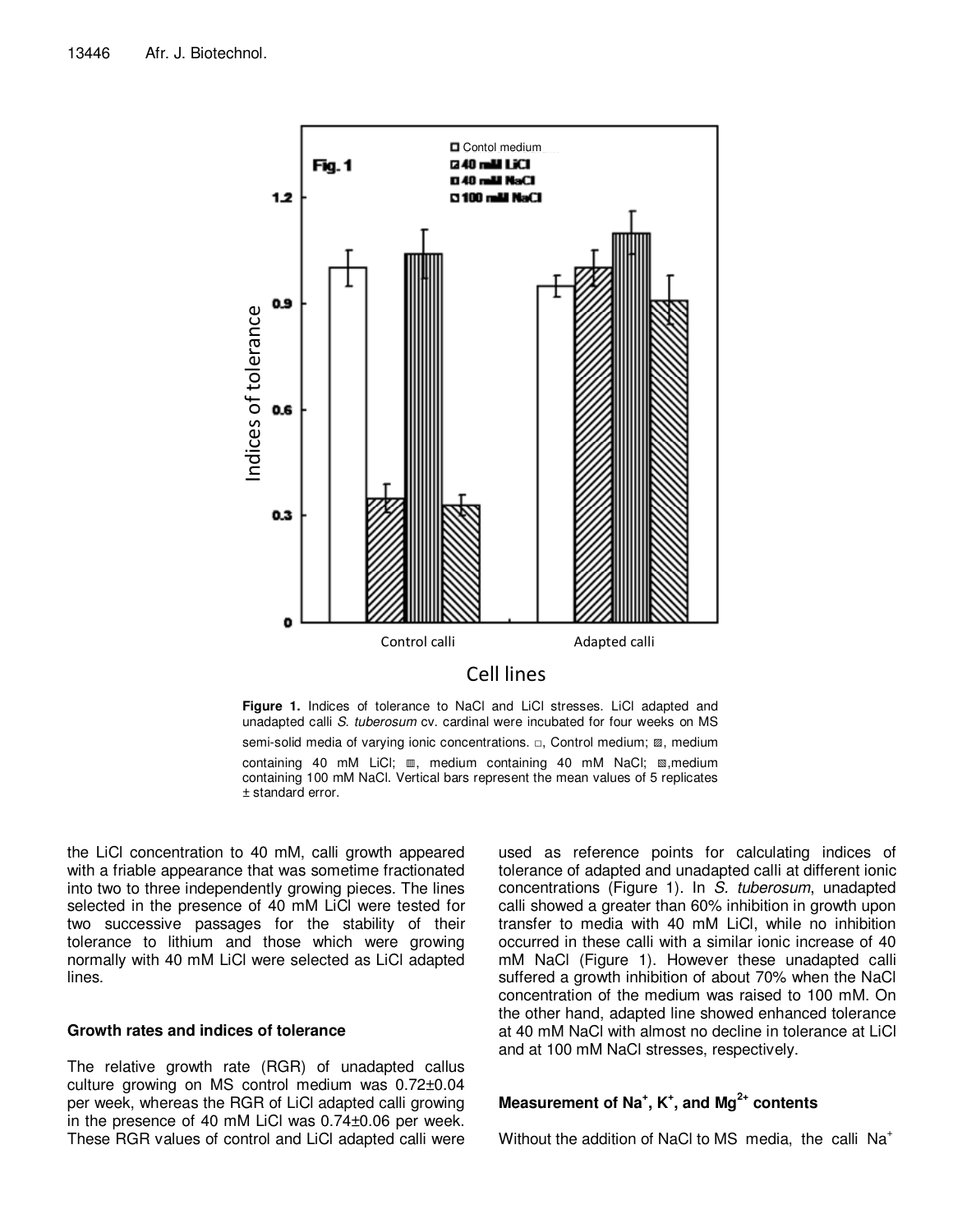

Figure 2. Effect of NaCl and LiCl concentration on the Na<sup>+</sup> content of LiCl adapted and unadapted calli of S. tuberosum cv. Cardinal. Calli grown for four weeks on MS semi-solid media were harvested and analyzed for Na<sup>+</sup> content by atomic absorption spectrometry.  $\Box$ , Control medium;  $\mathbb{Z}_2$ , medium containing 40 mM LiCl; m, medium containing 40 mM NaCl; **m**, medium containing 100 mM NaCl. Vertical bars represent the mean values of five replicates  $\pm$  standard error.

content was low in the control media and declined even further when LiCl was added to the media. An addition of NaCl (40 and 100 mM NaCl) in the medium resulted in a significant increase in Na<sup>+</sup> contents of both the lines but the increase was significantly greater in unadapted than adapted calli (Figure 2).

The K<sup>+</sup> content of calli grown on MS control media without ionic alterations was about 30% lower in the adapted than in the unadapted calli. The  $K^*$  content of all callus cultures decreased when either LiCl or NaCl was added to the media, with declines in  $K^*$  similar at 40 mM LiCl and 100 mM NaCl (Figure 3). A Na<sup>+</sup>/K<sup>+</sup> ratio of about 0.2 was observed in the control and 40 mM LiCl media, however, this ratio increased markedly with the addition of NaCl to the media and at 100 mM NaCl the ratio was

about 1.47±0.1 and 1.68±0.7 in adapted and unadapted calli, respectively (Figure 4).

The presence of LiCl in the media brought about a drastic decrease in the  $Mg^{2+}$  content of both adapted and unadapted calli (Figure 5). The presence of 100 mM NaCl also brought about a significant decrease in the callus  $\text{Ma}^{2+}$  content, where the decline in adapted calli was less pronounced than that in the unadapted calli (Figure 5).

# **Proline accumulation**

The proline content of unadapted calli increased with the addition of either LiCl or NaCl to the media; the levels of proline accumulation at 40 mM LiCl and 100 mM NaCl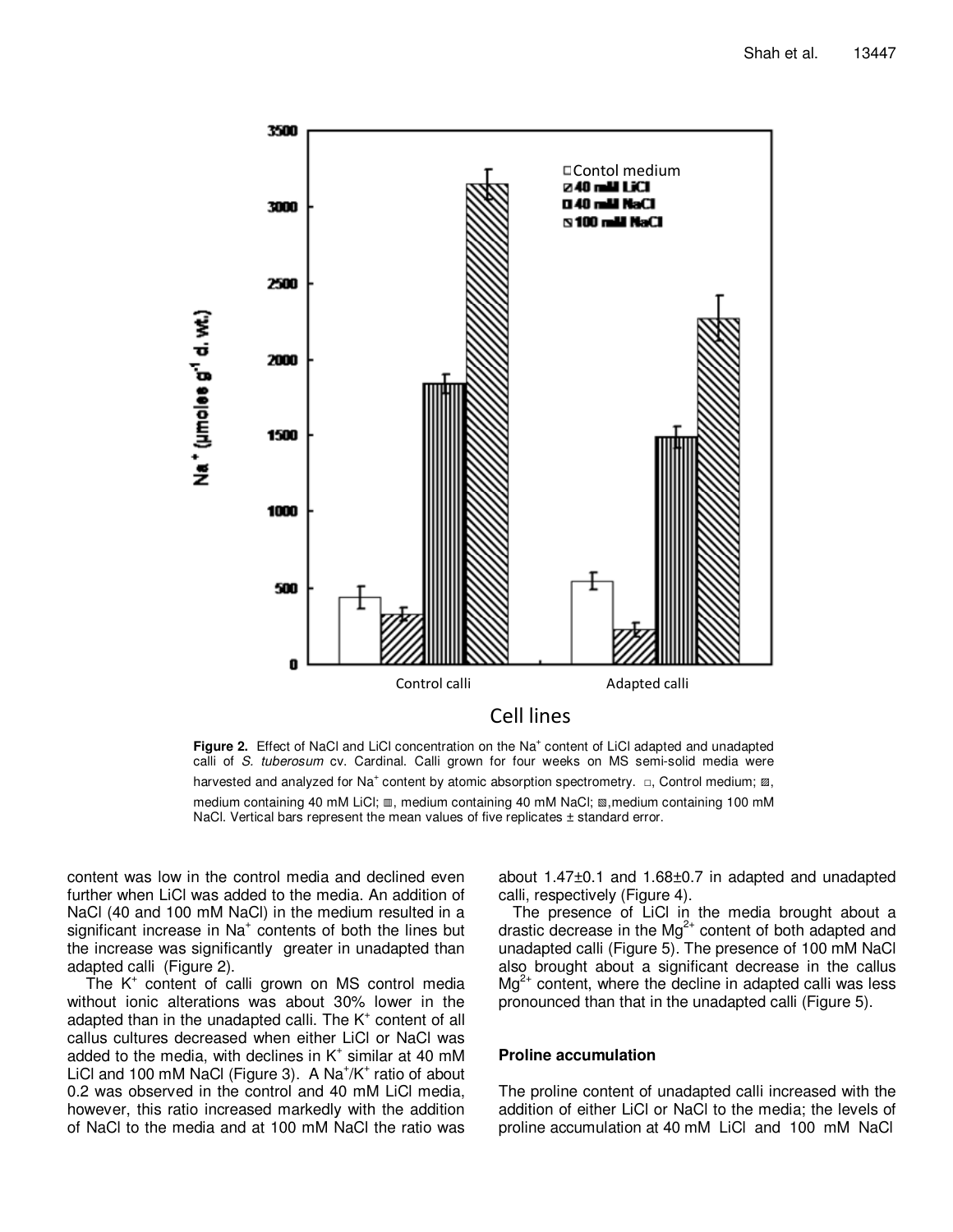

Figure 3. Effect of NaCl and LiCl concentration on the K<sup>+</sup> content of LiCl adapted and unadapted calli of S. tuberosum cv. Cardinal. Calli grown for 4 weeks on MS semi-solid media were harvested analyzed for  $K^+$  content by atomic absorption spectrometry.  $\Box$ , Control medium; ▨, medium containing 40 mM LiCl; ▥, medium containing 40 mM NaCl; ▧, medium containing 100 mM NaCl. Vertical bars represent the mean values of five replicates ± standard error.

were significantly higher (Figure 6). In contrast, adaptation to LiCl resulted in a decline in proline contents, however, when adapted line was grown on the control and NaCl supplemented medium, proline level significantly increased (Figure 6).

# **DISCUSSION**

This study demonstrates the existence of co-adaptation mechanisms in a crop plant where an exposure to sublethal levels of LiCl led to an enhancement of the plant's ability to cope with NaCl excess. Lithium has been employed for the induction of salt tolerance in other crop species (Shah et al., 2002). Lithium is known to inhibit growth at concentrations as low as 20 mM

(Hodson et al., 1981), its impact on plant growth therefore appears ionic rather than osmotic in the nature. In S. tuberosum, undifferentiated callus cultures were able to withstand a shock of 75 mM LiCl and its growth rate after a 40 mM LiCl shock was about 50% of normal cultures. However, the calli were able to adapt without any growth inhibition at 40 mM LiCl, when the concentration of LiCl was increased gradually in order to allow time for calli to make an adjustment to ionic increases. The difference between adapted and unadapted calli was apparently associated with the ionic effects of 40 mM LiCl, as an isosmotic concentration of 40 mM NaCl had no effect on the growth of S. tuberosum calli. It is interesting to note here that an adaptation to 40 mM LiCl in S. tuberosum calli led to a tolerance in calli to a much higher level of NaCl concentration, as adapted calli suffered no growth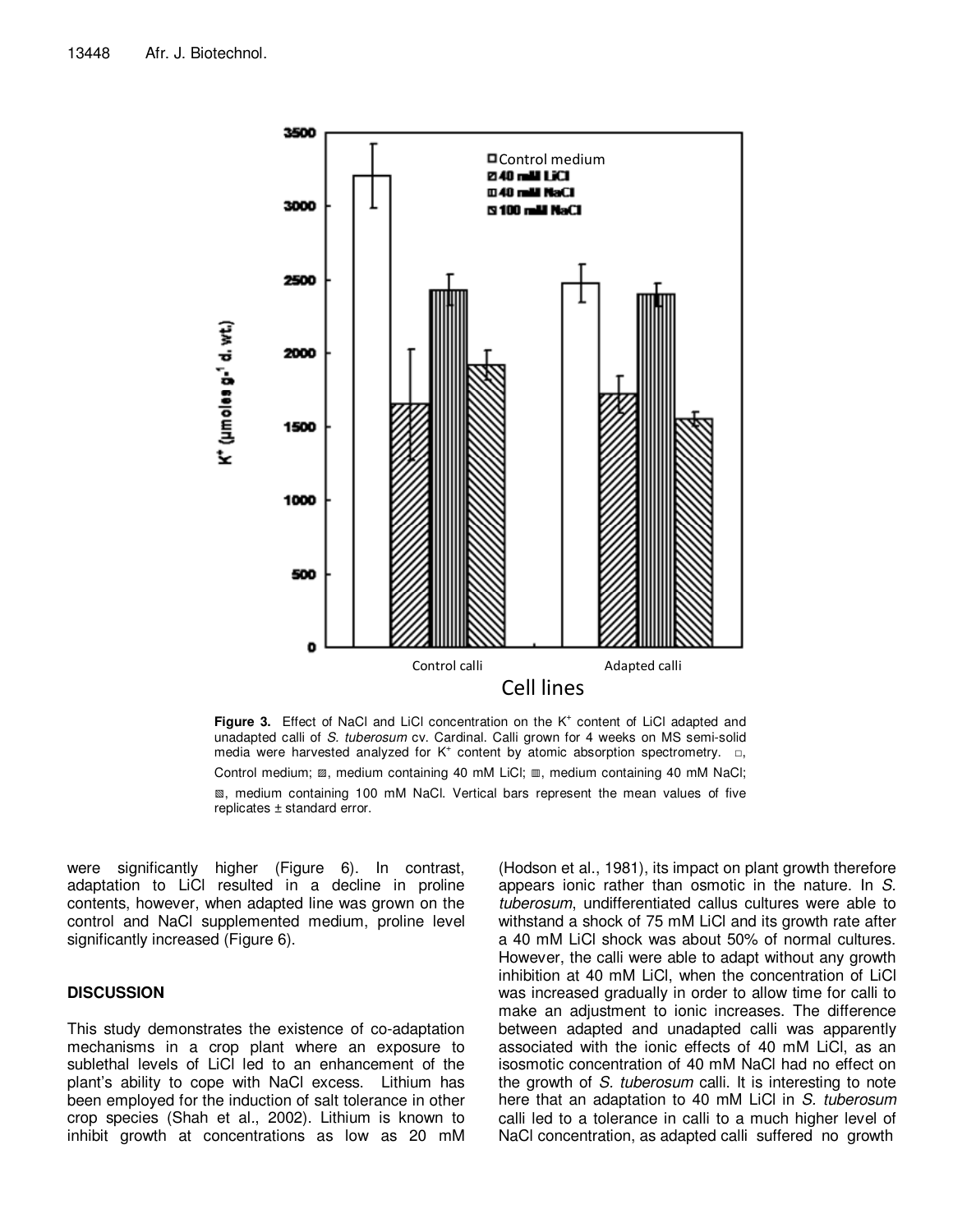

Figure 4. Effect of NaCl and LiCl concentration on the Na<sup>+</sup>/K<sup>+</sup> ratio of LiCl adapted and unadapted calli<br>of S. tuberosum cv. Cardinal. The values presented on Na<sup>+</sup>/K<sup>+</sup> are based on the data shown in Figures 3 and 4. □, Control medium; **z, medium containing 40 mM LiCl**; Ⅲ, medium containing 40 mM NaCl; ▧,medium containing 100 mM NaCl. Vertical bars represent the mean values of five replicates ± standard error.

inhibition at 100 mM NaCl. In plants, adaptation to salt stress, a sequential pattern of response was proposed by Munns (2005), where the first phase involves an osmotic adjustment and second phase deals with salt specific effects. Our data suggest that an adaptation to ionic toxicity can also occur in the absence of an osmotic stress. In S. tuberosum, the adaptation to ionic toxicity appears to be strongly associated with the regulation of ion uptake, where the regulatory processes appear to involve share mechanism for the avoidance of a salt excess in the cell, as LiCl adapted calli were also able to tolerate high NaCl concentrations. It is pertinent to note here that the induction of regulatory mechanisms under ionic stress also enabled the calli to cope with the osmotic component of salt stress as calli adapted to 40 mM LiCl were able to adjust and grow normally at 100 mM NaCl, with an osmotic effect 2.5 times higher than 40 mM LiCl.

In S. tuberosum, the salt balance under saline conditions appears to involve an alteration in the ionic composition with changes in the levels of Na<sup>+</sup> and  $K^*$  as the key response. The regulation of sodium accumulation appears to be a major mechanism of salt tolerance in S. tuberosum. However, the induction of regulatory pathway for salt balance does not appear to be specifically dependant upon the presence of Na<sup>+</sup>, as an adaptation to LiCl also enabled the calli to restrict the accumulation of Na<sup>+</sup> under saline conditions. A common regulatory mechanism for Na<sup>+</sup> and Li<sup>+</sup> appears to operate in  $\dot{S}$ . tuberosum, which in part may explain the occurrence of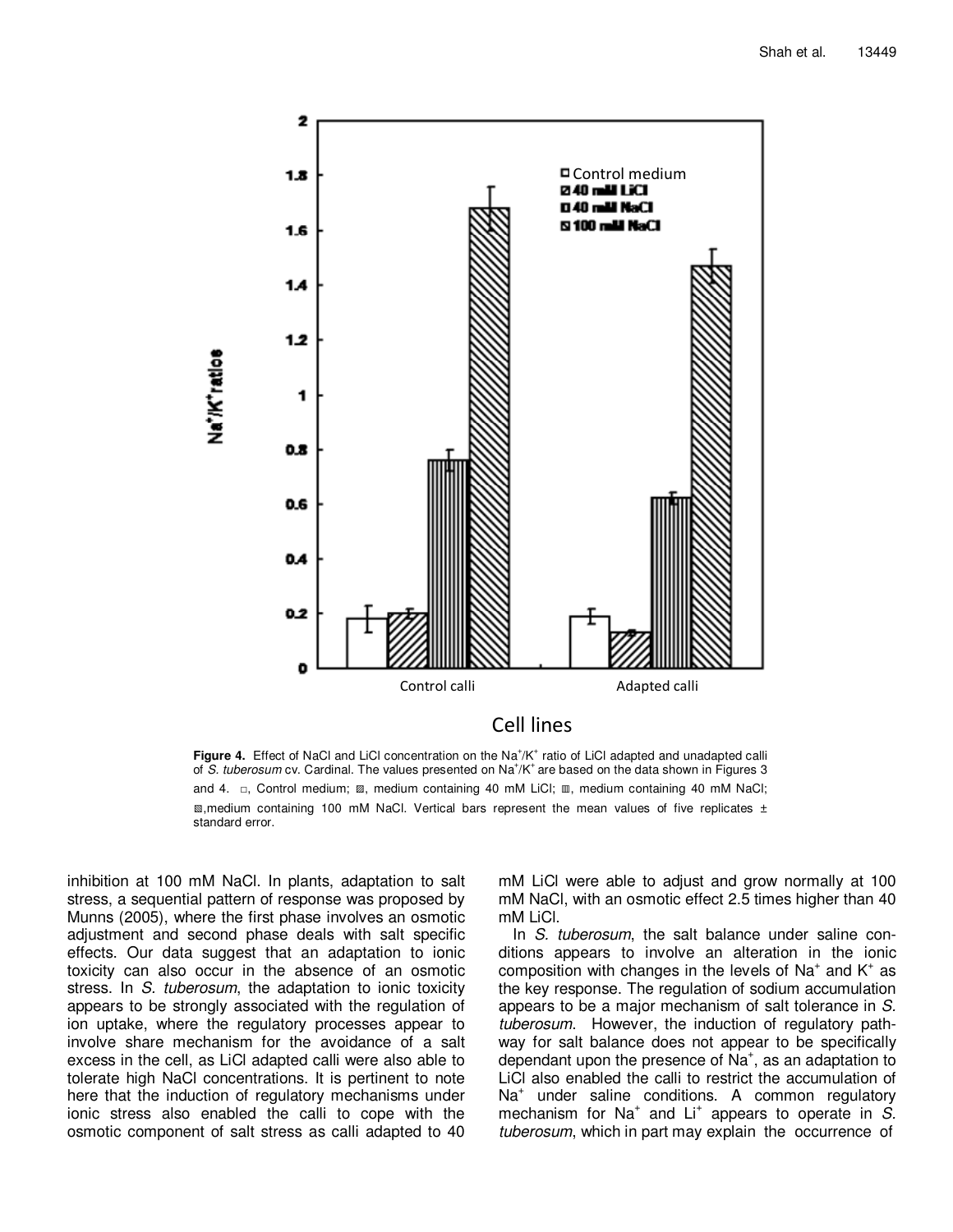

**Figure 5.** Effect of NaCl and LiCl concentration on the  $Mg^{2+}$  content of LiCl adapted and unadapted calli of S. tuberosum cv. Cardinal. Calli grown for four weeks on MS semi-solid media were harvested analyzed for  $Mg^{2+}$  content by atomic absorption spectrometry.  $\Box$ , Control medium; ▨, medium containing 40 mM LiCl; ▥, medium containing 40 mM NaCl; ▧,medium containing 100 mM NaCl. Vertical bars represent the mean values of five replicates ± standard error.

co-adaptation to LiCl and NaCl in this crop plant. Saline conditions are generally known to cause a decline in the tissue K<sup>+</sup> content (Maathuis and Amtmann, 1999) and in S. tuberosum, the potassium content of calli were lowered by the presence of LiCl and NaCl, indicating an ionic replacement of  $K^+$  by Na<sup>+</sup> and  $Li^+$  ions under these conditions. In glycophytes, the tissue ionic balance in terms of  $\text{Na}^{\text{*}}/\text{K}^{\text{*}}$  ratio is regarded as an indicator of salt tolerance, where the tolerant plants are shown to maintain a lower Na<sup>+</sup>/K<sup>+</sup> ratio under saline conditions (Shah et al., 1993; Chaudhary et al., 1997; Chinnusamy et al., 2005). In the glycophytic S. tuberosum, the Na<sup>+</sup>/K<sup>+</sup> ratio at 100 mM NaCl was clearly lower in the adapted calli than the unadapted ones. However, in S. tuberosum, an adaptation to excess salt cannot be simply explained in terms of a maximum retention of  $K^+$  under saline

condition. The LiCl adapted calli after undergoing a passage in the absence of salt exhibited tissue  $K^+$ content about 30% lower than that in unadapted calli. It appears that the adapted calli were adjusted to maintain normal turgor and growth with a lower level of  $K^+$ accumulation. In S. tuberosum, the  $Mg^{2+}$  content of calli also showed a significant decline in the presence of ionic excess in the medium. The effect of  $Li<sup>+</sup>$  on Mg<sup>2+</sup> was particularly marked reducing the  $Mg^{2+}$  content by more than 80% in unadapted calli and by about 60% in adapted calli. As with its effect on K<sup>+</sup> uptake (Demidchik and Maathuis, 2007), Li<sup>+</sup> appears to be an effective blocker of  $Mg^{2+}$  uptake.

In plants under saline conditions, toxic ions are generally considered to be sequestered in the vacuolar compartment, and non ionic molecules such as imino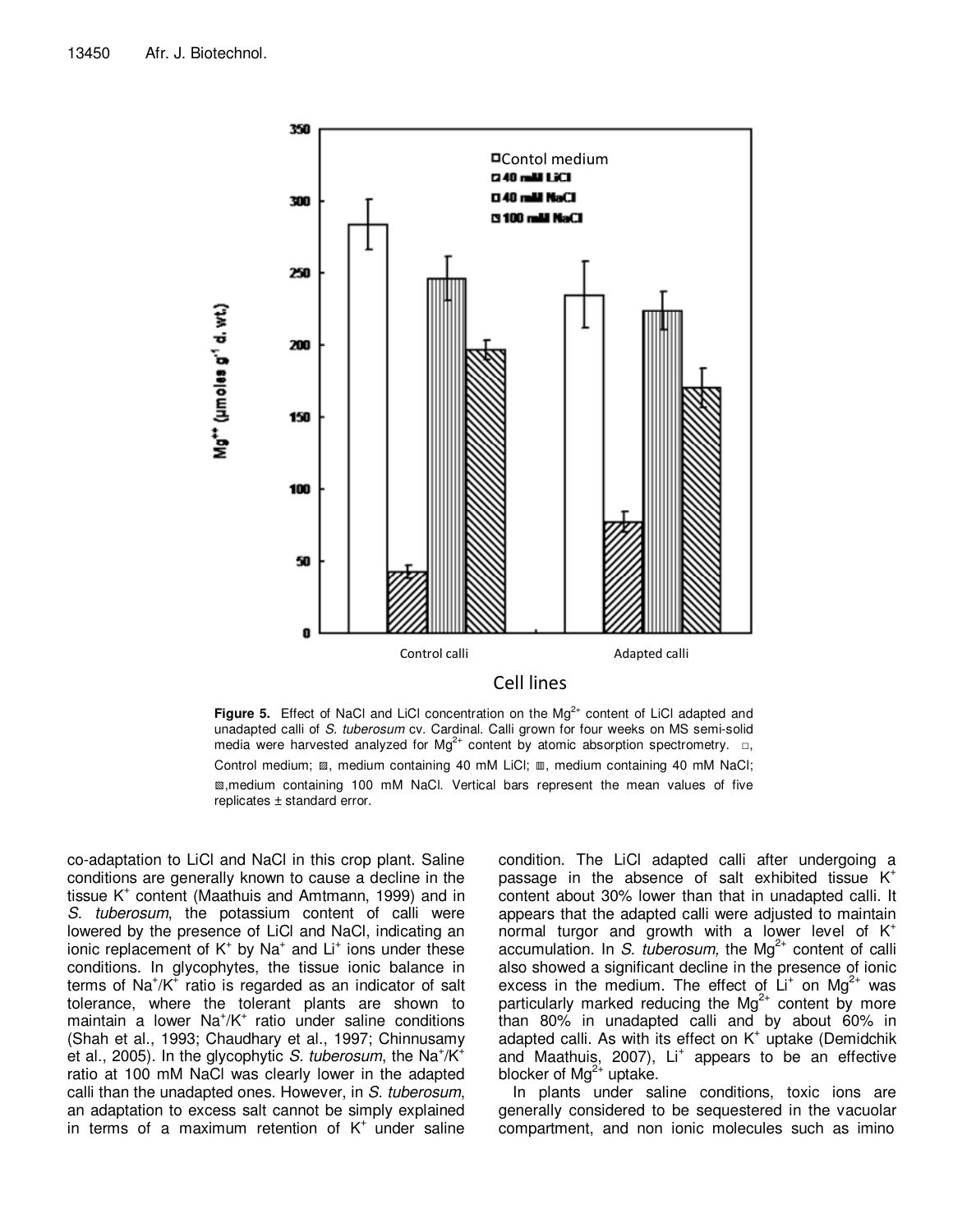

**Figure 6.** Effect of NaCl and LiCl concentration on proline accumulation in unadapted and LiCl adapted calli of S. tuberosum cv. Cardinal. Calli grown for 4 weeks on MS semi-solid media were extracted and analyzed for free proline. □, Control medium; . medium containing 40 mM LiCl; Ⅲ, medium containing 40 mM NaCl; ▧,medium containing 100 mM NaCl. Vertical bars represent the mean values of five replicates ± standard error.

acid proline, quaternary ammonium compounds and sugar alcohols are accumulated in the cytoplasm to make the necessary osmotic adjustment (Mahajan and Tuteja, 2005). In S. tuberosum, proline has been identified as an important osmoticum under saline conditions (Martinez et al., 1996; Rahnama and Ebrahimzadeh, 2004). Our data show a significant increase in the calli proline content in the presence of both LiCl and NaCl, where the levels of proline were higher in unadapted than adapted calli. These values of proline accumulation in adapted and unadapted calli appear consistent with the total salt accumulation in these tissues. It appears that in comparison to unadapted calli, the adapted ones by maintaining a lower ionic load will need a lower level of proline to make the intracellular osmotic adjustment

between the cell vacuole and the cell cytoplasm.

A question can be raised here as to why the unadapted calli with a higher accumulation of sodium and proline and thus apparently with a lower tissue water potential are not able to tolerate salt stress better than their LiCl adapted counterparts. It can be argued that in an internally compartmentalized plant tissue, it is not simply the total salt load that determines its water relations with respect to the external environment. A favorable osmotic adjustment in a plant requires a fine balance between various cell compartments for maintaining a water potential gradient for the cell turgor and growth under saline conditions. In S. tuberosum, maintaining the salt load to a manageable level is an important prerequisite of cellular osmotic adjustment and tolerance to salinity.